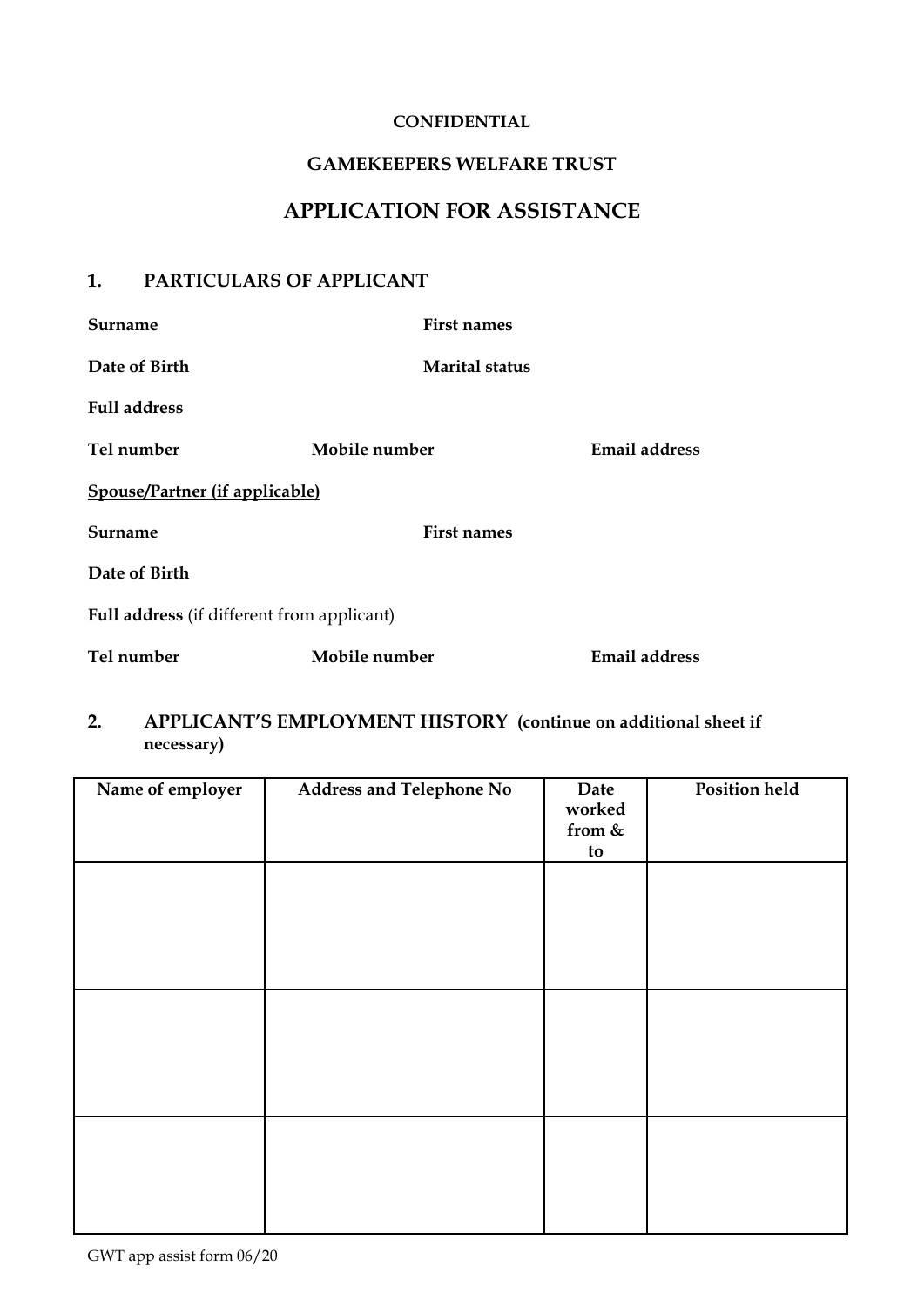## **3. SAVINGS, INCOME AND BENEFITS RECEIVED, by the household if under 18 years of age, and independently if over 18 years of age**

Please give details of current finances

ISA ………………………………..........................................

| <b>INCOME PER MONTH</b>                                                            | $£$ per month |
|------------------------------------------------------------------------------------|---------------|
| (please include any benefits)                                                      |               |
| Self: wages/salary after deductions                                                |               |
| Spouse/Partner: wages/salary after deductions                                      |               |
| Self: occupational/private pension                                                 |               |
| Spouse/Partner: occupational/private pension                                       |               |
| Pension credit<br>Guarantee<br>Savings                                             |               |
| <b>Disability Living Allowance:</b><br>Care Component<br><b>Mobility Component</b> |               |
| Attendance Allowance                                                               |               |
| <b>War Service Pension</b>                                                         |               |
| SSP/Incapacity Benefit                                                             |               |
| Jobseeker's Allowance                                                              |               |
| Child Tax Credit                                                                   |               |
| <b>Working Tax Credit</b>                                                          |               |
| <b>Housing Benefit</b>                                                             |               |
| <b>Income Support</b>                                                              |               |
| <b>Council Tax Benefit</b>                                                         |               |
| Child Benefit                                                                      |               |
| Any other statutory benefit                                                        |               |
| Help from family members                                                           |               |
| Help from any other charity/sources                                                |               |
| Any other income                                                                   |               |
| <b>TOTAL</b>                                                                       |               |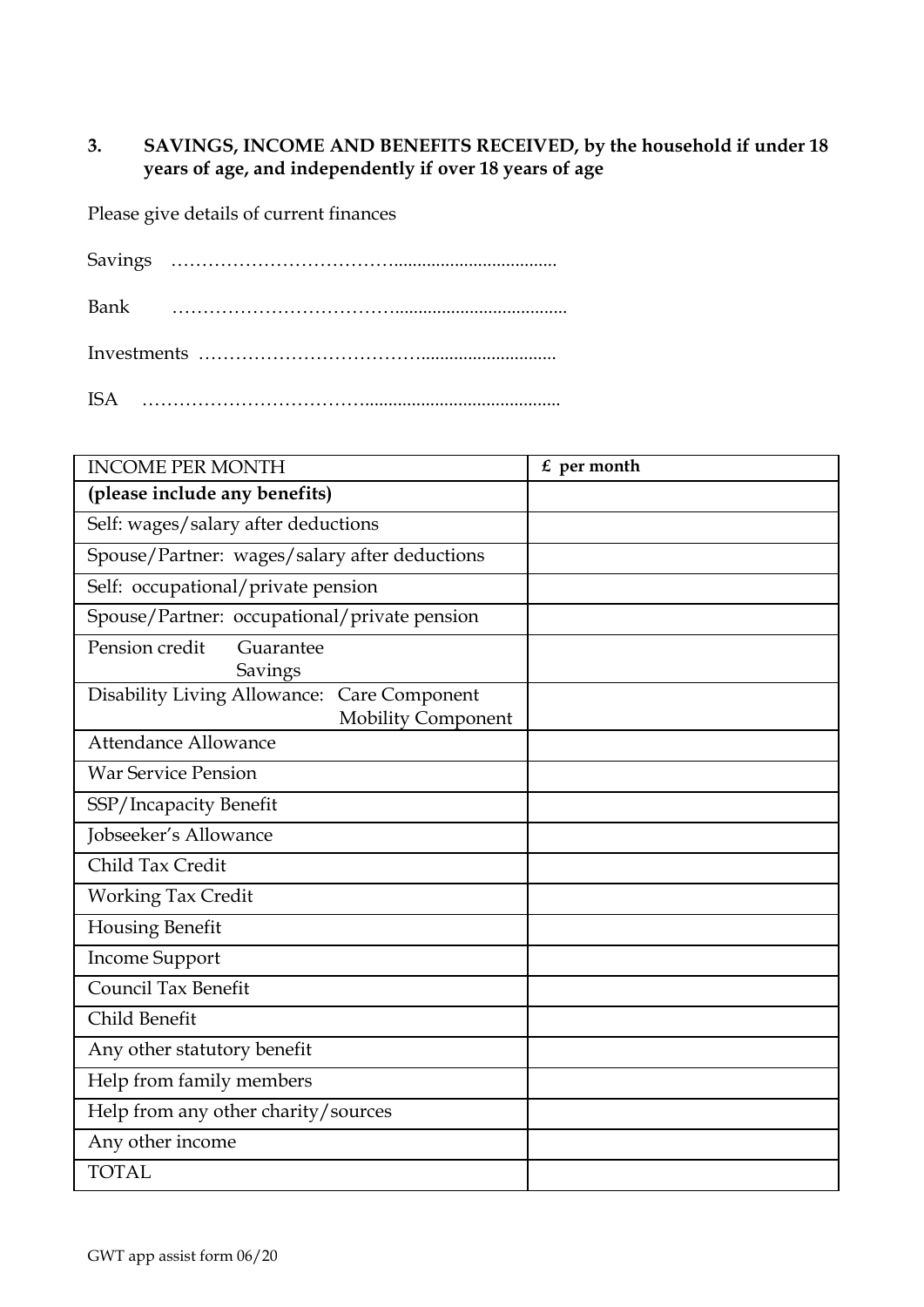# **4. FEES/OUTGOINGS OF THE HOUSEHOLD**

| <b>Basic outgoings</b>                  |  |
|-----------------------------------------|--|
| Rent (before benefit)                   |  |
| Mortgage                                |  |
| Council Tax                             |  |
| House insurance                         |  |
| Water rates                             |  |
| Gas                                     |  |
| Electricity                             |  |
| Solid Fuel                              |  |
| Oil                                     |  |
| Food and essentials                     |  |
| Clothing                                |  |
| Telephone                               |  |
| Television License                      |  |
| Broadband/Sky subscriptions             |  |
| Car Tax                                 |  |
| Car Insurance                           |  |
| Car fuel                                |  |
| MOT and repairs                         |  |
| Any other insurances                    |  |
| Loans/HR                                |  |
| Magazine/club memberships/subs          |  |
| Bus/train/taxi/travel costs             |  |
| Home help/care costs                    |  |
| Medical                                 |  |
| Any other costs please explain and list |  |
|                                         |  |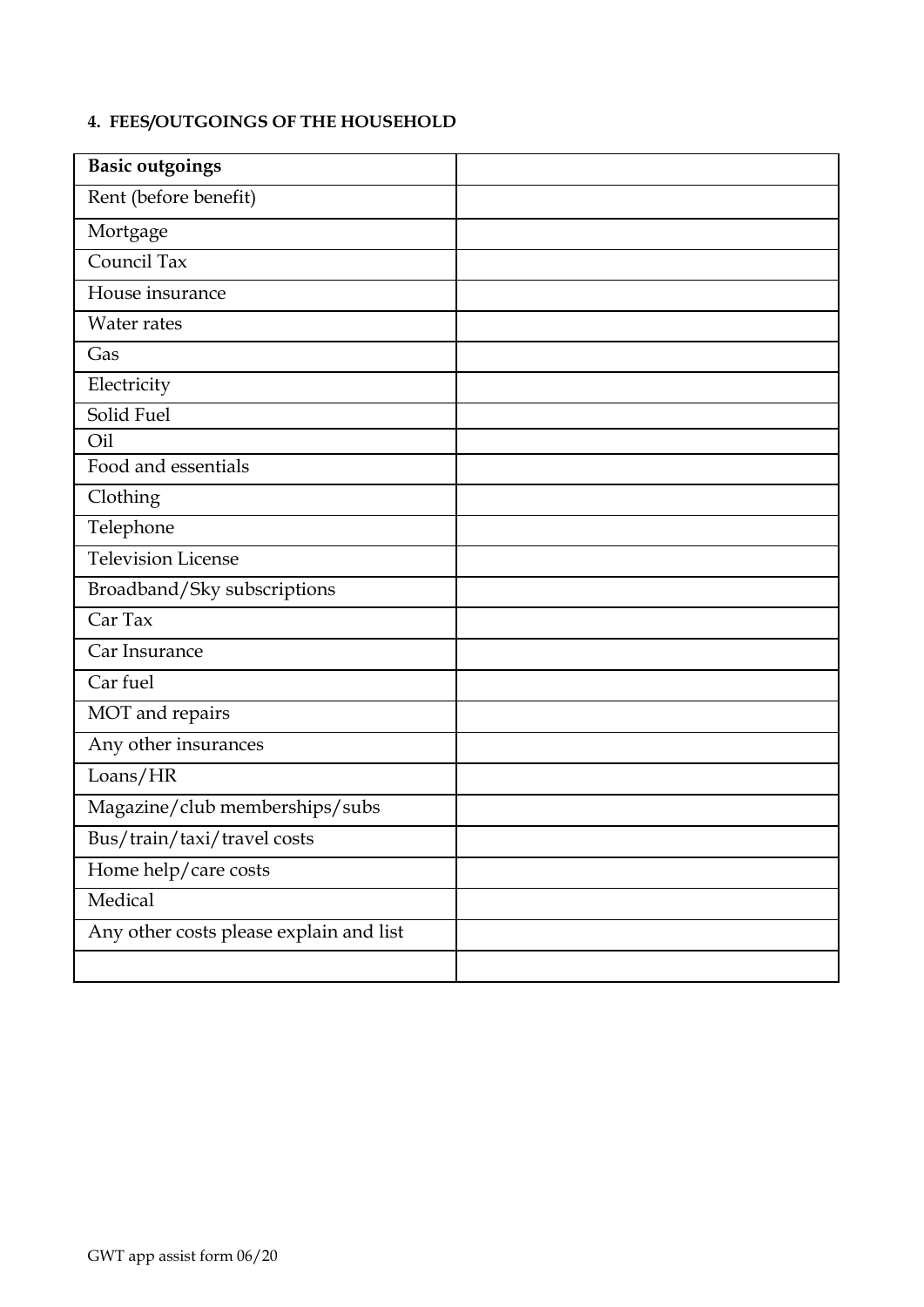### **5. ASSISTANCE REQUESTED (continue on additional sheet if necessary)**

Nature of assistance requested *(please give as much detail as possible including any estimates, also provide any relevant documents available to support your application)*

## **6. ASSISTANCE RECEIVED OR APPLIED FOR FROM OTHER FUNDS**

**OTHER SOURCES OF FUNDS APPROACHED** (local, national, occupational, Service etc) with amounts promised if known.

### **7. REFERENCE**

**Please list the name, address of a suitable referee i.e. clergy, doctor, accountant, solicitor, agent, employer.** 

**Any queries regarding a reference contact us on 01677 470180. We are here to help.**

**Name:....................................................................................................................................**

**Telephone No:.....................................................................................................................**

**Address:................................................................................................................................**

**................................................................................................................................................**